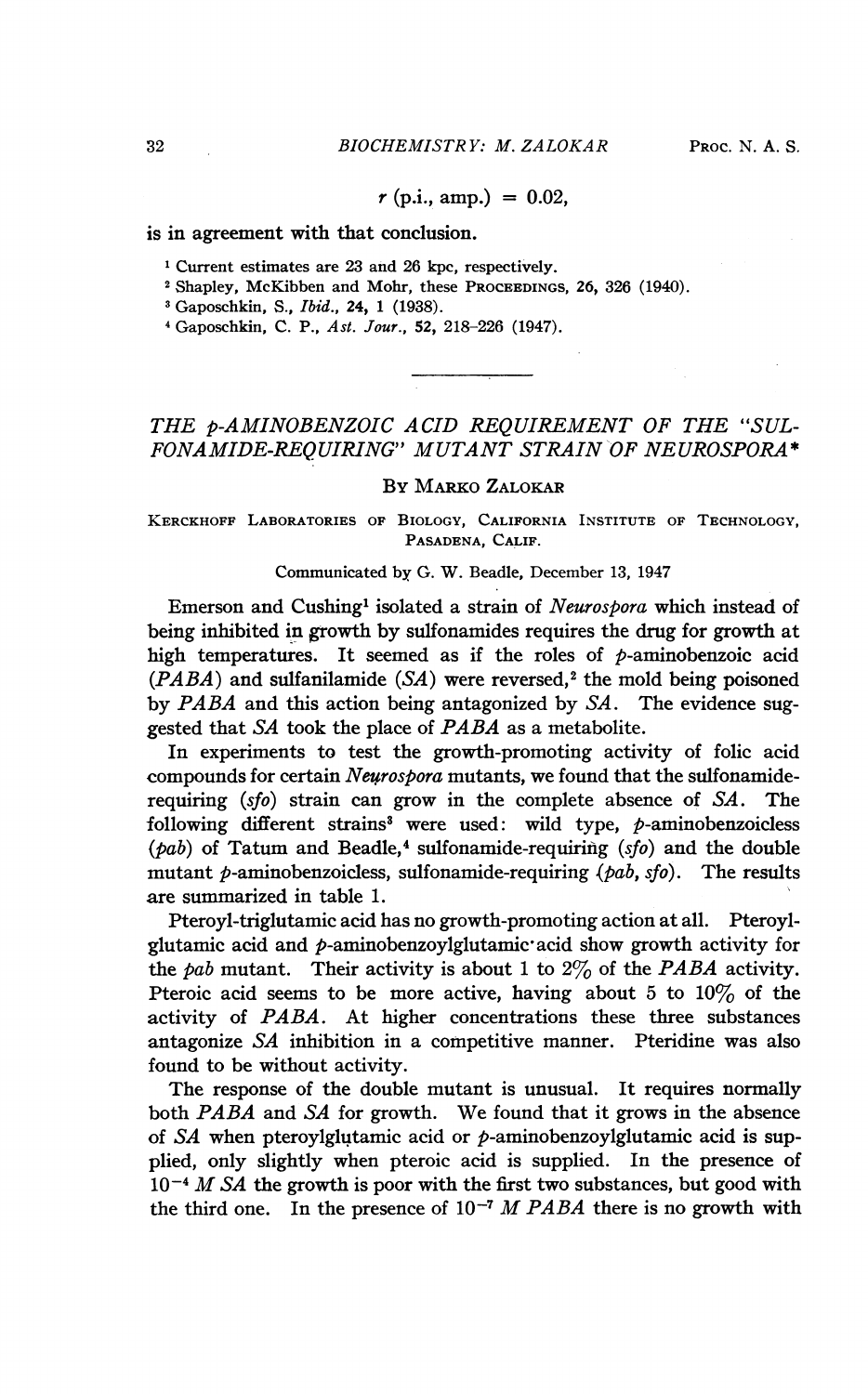#### TABLE <sup>1</sup>

GROWTH OF DIFFERENT STRAINS OF Neurospora ON FOLIC ACID AND RELATED COM-POUNDS;  $++$   $+$  Good Growth,  $++$  FAIR Growth,  $+$  Poor Growth,  $-$  No Growth

|               |                                                                                             | -compounds added $(10^{-6}M)$ |                                                  |                            |                        |                                                                |                                    |
|---------------|---------------------------------------------------------------------------------------------|-------------------------------|--------------------------------------------------|----------------------------|------------------------|----------------------------------------------------------------|------------------------------------|
| <b>STRAIN</b> | <b>MEDIUM</b>                                                                               | <b>NONE</b>                   | PETEROYL-<br>TRIGLUTAMIC GLUTAMIC<br><b>ACID</b> | そうべ バー<br>PTEROYL-<br>ACID | <b>PTEROIC</b><br>ACID | <i>b</i> -AMINO-<br><b>BENZOYL-</b><br><b>GLUTAMIC</b><br>ACID | D-AMINO-<br><b>BENZOIC</b><br>ACID |
| Wild          |                                                                                             | $++++$                        |                                                  | $+ + +$                    | $+++$                  | $+++$                                                          | $++++$                             |
| type          | $\left\{\begin{array}{l}\text{Minimal} \\ \text{10}^{-2} \; M \; S\!A \end{array}\right.$   |                               |                                                  |                            |                        |                                                                | $+ +$                              |
| pab           | Minimal                                                                                     |                               |                                                  |                            |                        |                                                                | $+++$                              |
|               |                                                                                             |                               |                                                  |                            |                        |                                                                |                                    |
|               |                                                                                             |                               |                                                  |                            |                        | ` + ++<br>+++ ++                                               |                                    |
|               | pab, sfo $\begin{cases} \text{Minimal} \\ 10^{-4} M S A \\ 10^{-7} M PABA \end{cases}$      |                               |                                                  |                            |                        |                                                                |                                    |
| sfo           | $\left\{ \begin{array}{ll} \text{Minimal} \\ 10^{-4} \; M \; \text{SA} \end{array} \right.$ |                               |                                                  |                            |                        |                                                                |                                    |
|               |                                                                                             |                               |                                                  |                            |                        |                                                                |                                    |
|               |                                                                                             |                               |                                                  |                            |                        |                                                                |                                    |

any of the substances tested. The simple sulfonamide-requiring mutant does not grow on any of the folic acid compounds.

The action of all three folic acid compounds can be explained by their free arylamine content. Crystalline folic acid (pteroylglutamic acid) contains about 0.5 to  $1\%$  *PABA*, *p*-aminobenzoylglutamic acid about 0.1% and pteroic acid about  $6\%$ .<sup>5, 6</sup> The *PABA* activity of these compounds is in some instances somewhat higher than can be accounted for by the free arylamine content; it seems likely that a certain amount of cleavage to  $PABA$  occurs during autoclaving or during growth of the mold. From their inability to substitute for PABA, it may be concluded either that folic acid and its derivatives are not products of PABA metabolism in Neurospora, or else that they have failed to penetrate into the cell in these experiments.

As for the double mutant, we assumed that it grows only at very low PABA concentrations, such as those provided as impurities in folic acid. This hypothesis was confirmed by growing the double mutant at low PABA concentrations. It can grow well in a very narrow range of  $PABA$ concentrations (Fig. 1). If we compare the growth rate of the double mutant with that of  $pab$ , we see that from the lowest  $PABA$  concentration up both curves ascend at exactly the same slope to about  $2 \times 10^{-8}$  to  $5 \times 10^{-8}$  M, where they reach the optimum growth velocity. The curve for the double mutant drops rapidly above  $5 \times 10^{-8}$  M to show a typically SA-requiring growth at PABA concentrations higher than  $2 \times 10^{-7}$  M. The growth between  $5 \times 10^{-8}$  and  $2 \times 10^{-7}$  *M* is typically adaptive: the velocity improves with time, reaching the normal rate at the end. At higher concentrations of PABA the curve is very irregular, owing to differences in the degree of adaptation to the absence of SA, and to "reversions" caused by mutation.7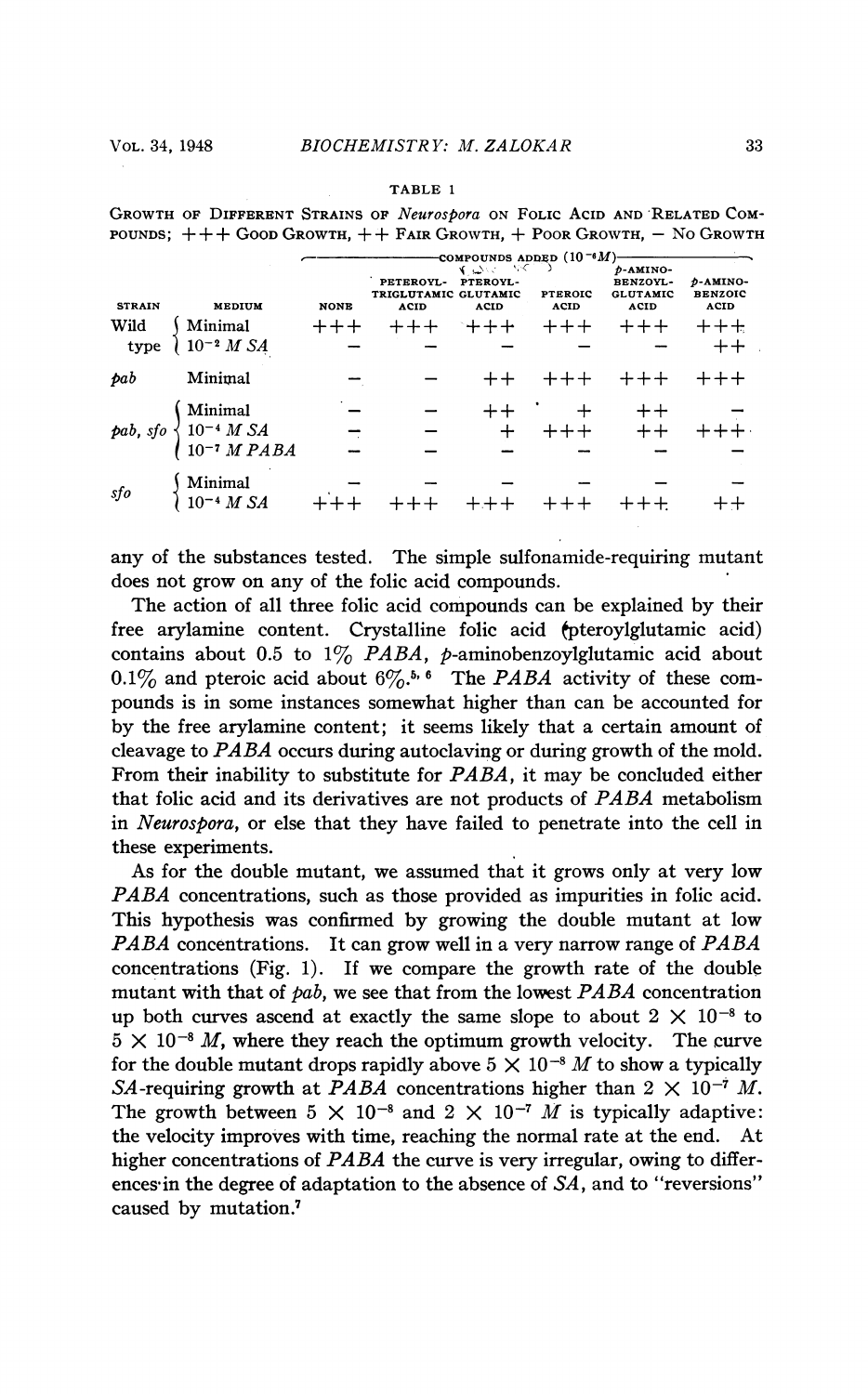

#### FIGURE <sup>1</sup>

Growth of the p-aminobenzoicless mutant  $(-x-x)$  and the double mutant paminobenzoicless, sulfonamide-requiring  $(-o-o-)$  on different concentrations of  $p$ aminobenzoic acid (experiments  $Z - 90$ ,  $Z - 101$ ). Abscissa: concentration of PABA in moles; ordinata: time necessary for mycelium to reach 150 mm. in growth tubes.

Looking back to the action of the folic acid compounds, the observed results can be completely explained by the amounts of free PABA they contain. These amounts, as deduced from growth of the double mutant, are in agreement with the values obtained by assay with the  $p$ -aminobenzoicless mutant.

There is only one simple explanation of these facts: in the presence of the gene conditioning the SA requirement, PABA is poisonous in concentrations which are harmless to the wild type. As the inhibition by PABA (at concentrations less than  $10^{-3}$  M) is completely relieved by SA in a competitive manner, we can draw a scheme comparable to the scheme of PABA action by Kohn and Harris.<sup>8</sup> They assumed that PABA is involved in the synthesis of substances  $x_1, x_2, \ldots, x_n$  which are necessary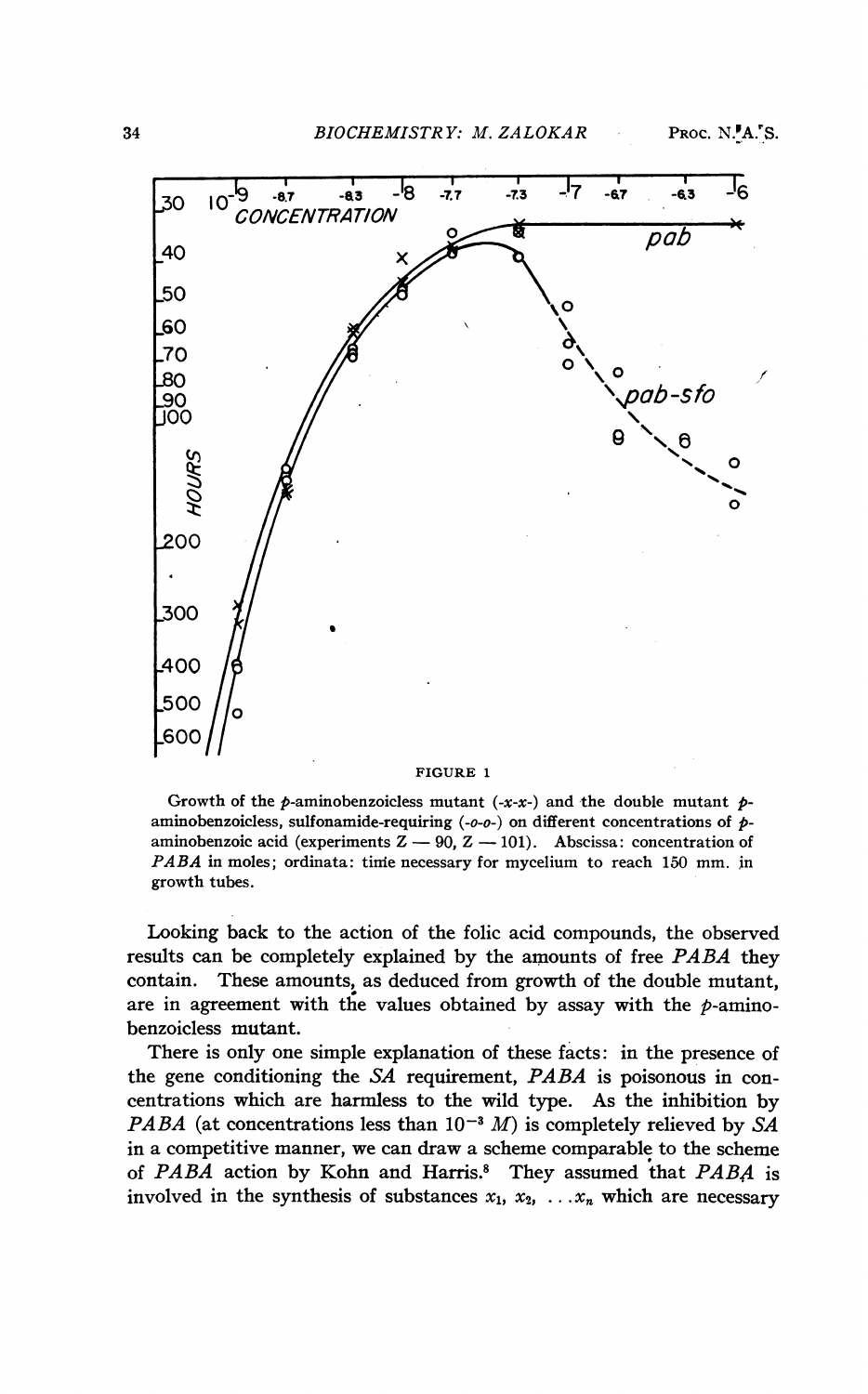for growth. SA competes with PABA and inhibits these syntheses. In our case the sfo gene would direct <sup>a</sup> reaction whereby PABA produces some inhibitory substance,  $y$ . This reaction must require a somewhat higher PABA concentration than is needed for normal growth and therefore is not apparent below a concentration of  $10^{-7}$  M PABA. Further, the reaction must be very sensitive to SA inhibition and be stopped before SA inhibits growth by affecting vital reactions (leading to  $x_1$ ,  $x_2$ , etc.). Search is under way for the particular reaction involved.

The sulfonamide-requiring mutant, in the absence of the  $pab$  gene, obviously produces more PABA than corresponds to <sup>a</sup> concentration of  $10^{-7}$  M, so that it poisons itself and requires SA for growth as a detoxicant. Hence we have to drop the idea that SA is utilized as a metabolite.

Summary.--1. Neurospora cannot use pteroylglutamic acid, pteroic acid or  $p$ -aminobenzoylglutamic acid to replace  $p$ -aminobenzoic acid.

2. These folic acid compounds contain a certain amount of free  $PABA$ , which explains a positive growth response of the  $p$ -aminobenzoicless mutant and the double mutant  $p$ -aminobenzoicless, sulfonamide-requiring.

3. The double mutant can grow well on low concentrations of PABA  $(10^{-8}$  to  $10^{-7}$  *M*), but is poisoned by greater concentrations and requires SA as a detoxicant.

4. The sulfonamide-requiring strain must produce more than the tolerated amount of PABA and thus inhibits itself.

Acknowledgment.-The author wishes to express his indebtedness to Dr. Sterling Emerson for suggesting the problem and for offering advice and help throughout the course of the work.

\* Representing work supported in part by a grant from the American Cancer Society upon the recommendation of the Committee on Growth of the National Research Council.

<sup>1</sup> Emerson, S., and Cushing, J. E., "Altered Sulfonamide Antagonism in Neurospora," Federation Proc., 5, 379-389 (1946).

<sup>2</sup> Emerson, S., "Growth Responses of a Sulfonamide-Requiring Mutant Strain of Neurospora," J. Bact., 54, 195-207 (1947).

<sup>3</sup> The particular strains used are: wild type E5256A, pab 1633 reisolated as Z35-I-8, sfo E15172 reisolated as E16014A and  $pab$ , sfo 1633 and E15172 combined in strain E19335.

4Tatum, E. L., and Beadle, G. W., "Genetic Control of Biochemical Reactions in Neurospora: An Aminobenzoicless Mutant," Proc. Nat. Acad. Sci., 28, 234-243 (1942).

<sup>5</sup> Williams, R. D., "The Comparative Antisulfanilamide Activity of  $p$ -Aminobenzoyl- $1(+)$ -glutamic Acid and  $p$ -Aminobenzoic Acid," J. Biol. Chem., 156, 85-89 (1944).

<sup>6</sup> Lampen, J. O., and Jones, M. J., "The Antagonism of Sulfonamide Inhibition of Certain Lactobacilli and Enterococci by Pteroylglutamic Acid and Related Compounds," Ibid., 166, 435-448 (1946).

<sup>7</sup> Emerson, S., "A Physiological Basis for Some Supressor Mutations and Possibly for One Gene Heterosis," Proc. Nat. Acad. Sci. (in press).

<sup>8</sup> Kohn, H. I., and Harris, J. S., "On the Mode of Action of Sulfonamides. I. Action on Escherichia coli," J. Pharm. Exp. Therap., 73, 343-361 (1941). Harris, J. S., and